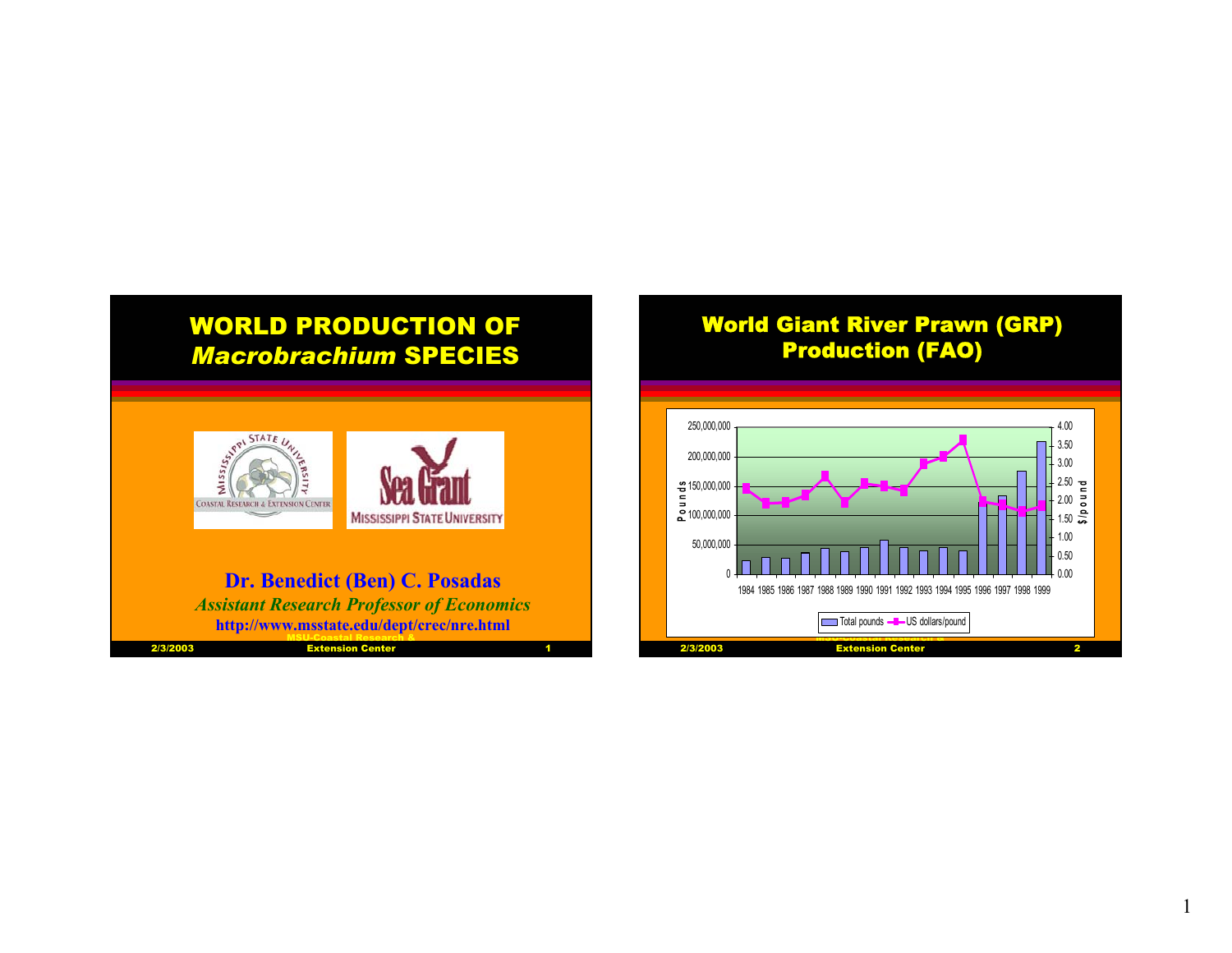

## Percent Share of Top 5 GRP Producing Countries (FAO)